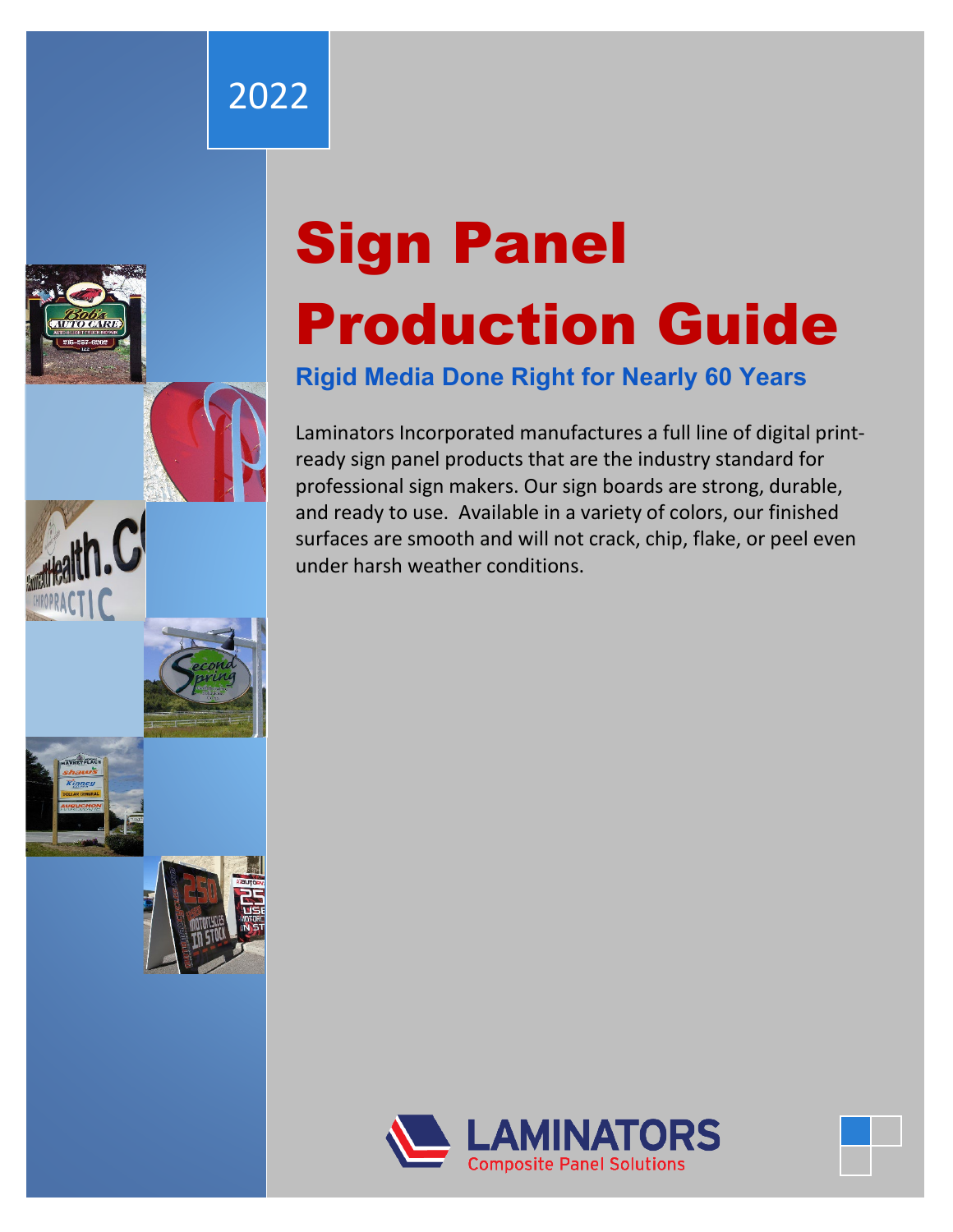## **Thank you for choosing Laminators Incorporated digital print-ready sign panel** products for your graphic display applications!

## **Disclaimer**

The following recommendations and product data are based on information which is, in our opinion, reliable. However, since skill, judgment, and quality of equipment and tools are involved and since conditions and methods of using our products are beyond our control, the suggestions contained in this document are provided without guarantee. We recommend that prospective users determine the suitability of both the material and recommendations before adopting them on a commercial scale.

## **Table of Contents**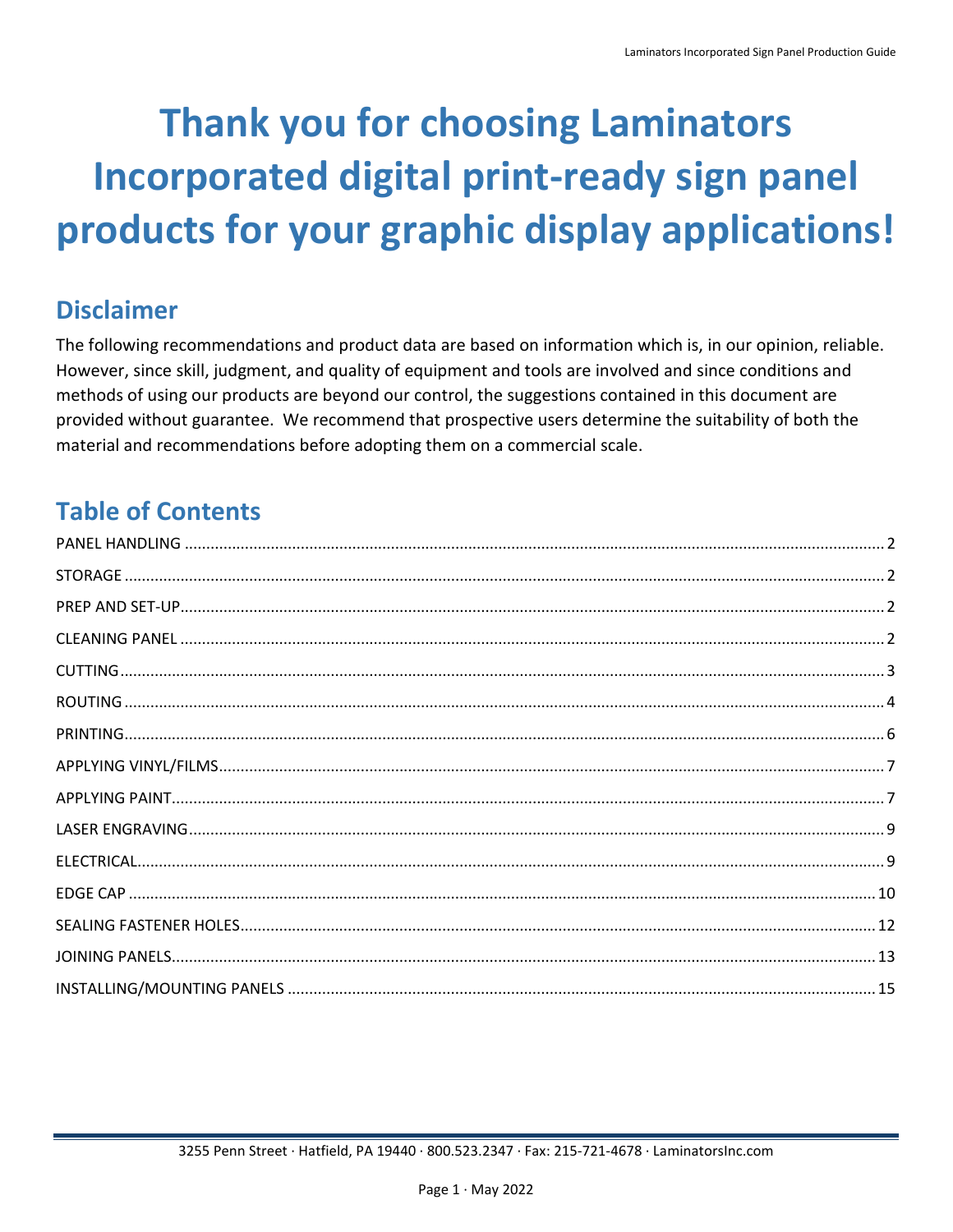## <span id="page-2-0"></span>**PANEL HANDLING**

 $\circ$  Use clean work gloves to avoid hand injury from any sharp edges and to prevent smudging of the finished surfaces. Although panels are shipped with protective masking, always lift one panel completely off the next to prevent scratches. Do not slide one panel across another.

## <span id="page-2-1"></span>**STORAGE**

- $\circ$  Panels are to be stored horizontally on pallets with positive slope for drainage of water and should be covered with watertight and ventilated materials. Standing water will damage panel finish. No more than 3,000lbs should be stacked on one pallet. Depending on the type of panel and overall panel dimensions, this should be fewer than 100 panels at 30lbs per panel and less than 2 ½ feet high. Do not stack other materials on or in contact with panels to prevent staining, denting or other damage. Storage temperature must not exceed 120 degrees F (49 degrees C).
- o Note: Storing panels vertically can cause warping.

## <span id="page-2-2"></span>**PREP AND SET-UP**

- o **Deburr the Edges**
	- $\circ$  Understand, various companies use different cutting systems, circular and/or routing, and your deburring process may differ.
	- $\circ$  After the panels are cut, it is best to deburr the edges of the aluminum-faced substrates. The edges may be deburred with a deburring tool (a curved headed tool that is drawn down the edge of the board and leaves a really nice edge), sandpaper wrapped around a block of wood or a flat file (400-grit sandpaper for aluminum faced panels or 220-grit sandpaper for vinyl faced panels.) A Rasp file is not recommended.
	- $\circ$  Care should be taken to keep workable surfaces and between the panels clear of metal chips, shavings, etc., which could penetrate the masking and scratch or mark the panel surface.

#### o **Masking Removal:**

 $\circ$  While the masking is UV-stable, it is recommended that it be removed as soon as possible after cutting. Catch one end of the plastic protective sheeting and roll around a dowel (size to suit). Roll the dowel with the masking, carefully pulling the masking away from the panel surface.

## <span id="page-2-3"></span>**CLEANING PANEL**

#### o **Cleaning panels prior to graphic application:**

 $\circ$  Clean panels with a soft, color-free and lint-free cloth moistened with 99% isopropyl alcohol prior to applying any graphics. Wipe the panel in a single (non-circular) direction. This helps to ensure that fine particles, smudges, or fingerprints do not affect your final print.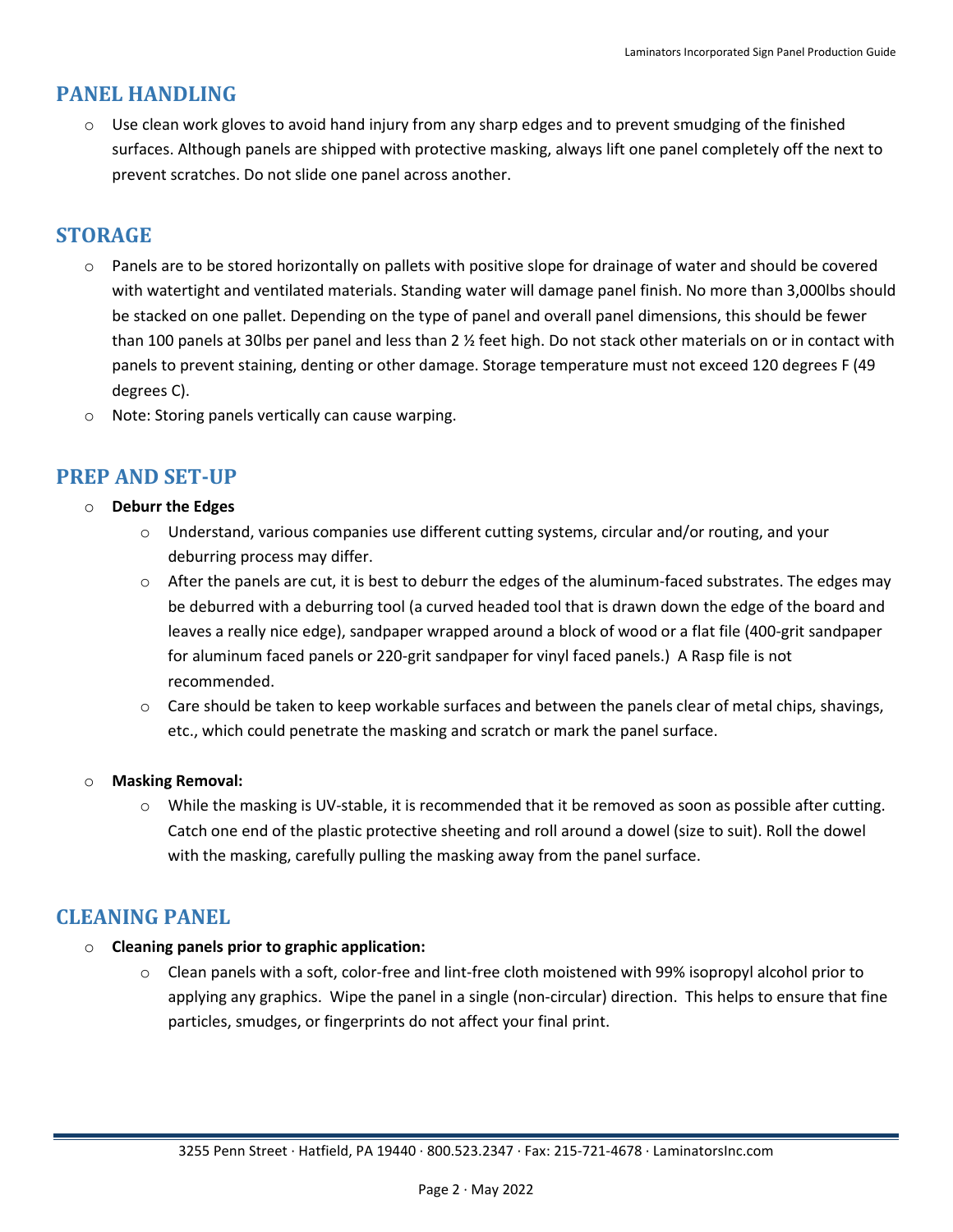#### o **Routine surface cleaning (after installation):**

 $\circ$  Panels should be washed periodically to keep them bright and dirt free. Consult with the manufacturer(s) of the applied (ink, vinyl, paint, etc.) graphics for cleaning recommendations—it's good practice to test in an inconspicuous area before using on full scale.

## <span id="page-3-0"></span>**CUTTING**

- o When possible, keep the protective masking in place while cutting panels to protect the finished surface from scratches. In addition, it is recommended to perform trial cuts first to assure accuracy and evaluate the tool setting and cutting speeds. In some cases, it is best to move the saw blade rather than the substrate when sizing the panels. After panels are cut, deburr the panel edges as referenced on page 2.
- $\circ$  Regardless of type of saw or product(s) you're working with, make sure your saw is properly calibrated.

#### o **Straight Cuts:**

- $\circ$  The most common method for making a straight cut is to use a panel saw or CNC router. Straight cuts can also be made with a radial arm saw, table saw, hand-held circular saw, or laser cutter.
- o To assure a straight cut, clamp a straight edge to the panel.
- $\circ$  When clamping the panel, be sure to allow extra space between the actual cut line and the straight edge for the blade thickness, usually 1/8" plus the saw base plate.

#### o **Cutting Shapes:**

- $\circ$  Cutting shapes is commonly done with a CNC router, hand-held saber saw, jigsaw, band saw, or laser cutter. However, when working with Omega-Bond, shapes can also be cut using a punch press.
- $\circ$  When necessary, laying out a pattern on the surface of the substrate is best achieved with a soft pencil.
- $\circ$  Due to the nature of the product, it is best to move the saw blade rather than the material to minimize potential scratches on the panel.

#### o **Table Saws/Circular Saws:**

- $\circ$  Use production/industrial type equipment with a 7" to 7-1/2" metal carbide blade with 36-52 teeth; the higher the tooth number, the smoother the cut.
- o Blades should have angled or circular teeth, alternate beveled, triple ground with the tooth gap wall rounded.
- $\circ$  The chip angle should be 5 to 15 degrees with a clearance angle of 10 to 30 degrees and a tooth spacing of 3/16" to 1".
- o Cutting speeds of 5,500 RPM and feeds of 16"/second are possible.
- o To assure a straight cut, clamp a straight edge to the panel.
- o When clamping the panel, be sure to allow extra space between the actual cut line and the straight edge for the blade thickness, usually 1/8" plus the saw base plate.

#### o **Panel Saws:**

o Panel saws offer an effective cutting solution and save on space. Blade should be the same type used for table saws.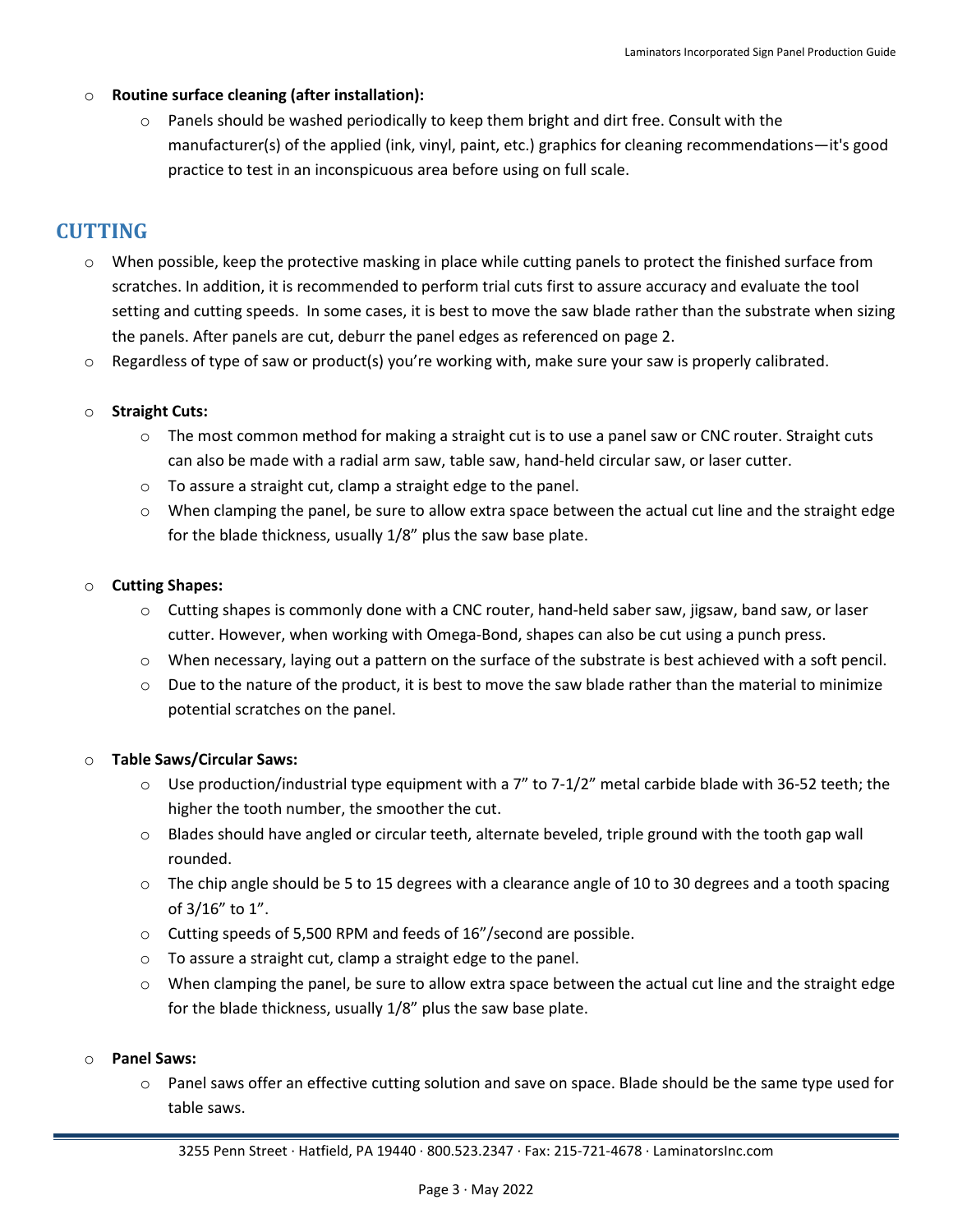#### o **Reciprocating Saws:**

- $\circ$  Ideal for cutouts since more than one sheet can be cut at a time by stacking panels. If center cutting is required, place a foam pad under the substrate with the reciprocating blade cutting into the foam.
- o Panels may be clamped or secured with double-facing tape. When clamping between jaws, protect the panel surface against damage.
- $\circ$  Blades should be high speed steel, .03" to .047" thick, 3/16" to 9/16" wide, with hook or circular teeth with alternate angles, set or waved at a spacing of .010" to .250".

#### o **Band Saws:**

- $\circ$  Recommended for irregular shapes or curves Blades should be tempered spring strip steel, .03" to .047" thick, 9/16" to 1" wide, with skip teeth designed for non-ferrous and ferrous materials spaced at a minimum of 10 teeth per inch; Cutting speeds of 10,000 RPM at a cutting feed of 10"/second are possible.
- o While the masking helps to protect panels, it will not protect the panel face from metal chips during the cutting process. To help avoid this, press the saw toward the unwanted edge (drop) of your cut. This may shorten the life of your blade, but save the face of your sign.
- o **Note:** When cutting wood-core panels, fewer, larger teeth are recommended. When cutting plastic-core panels, many small teeth are recommended.
- o **Tip:** Be creative with different corner cut-outs. If working with a damaged panel, round the corners. If the damage to the corner or edge is minimal, Edge Cap will conceal minor dings or dents. Refer to Edge Cap information on page 9.
- o **Safety tip:** When cutting aluminum-faced substrates, the edges can be sharp. Wearing lightweight cotton gloves will help avoid cuts to your hands. Use your best judgment when using cutting equipment – follow equipment manufacturers safety guidelines.

## <span id="page-4-0"></span>**ROUTING**

- o **Straight-Cut Routing Instructions:**
	- o Reference the equipment manufacturing guidelines and recommendations regarding the required equipment for cutting Laminators Incorporated types of products.
	- $\circ$  Bits should be carbide tipped single flute "up cut" (1/8" thick) or double flute "up cut" (1/4" or 1/2" thick) and kept sharp.
	- o **Recommended Cutting Feed:**
		- 3mm Alumalite Economy or Omega-Bond Standard/Premium: 120"/minute
		- 6mm Alumalite Standard, 5mm Alumalite Economy or Omega-Bond Standard: 120"/minute
		- 10mm Alumalite Standard or 10mm Alumalite Economy: 80"/minute
		- ½" Omega SignBoard, ½" LusterBoard: 80"/minute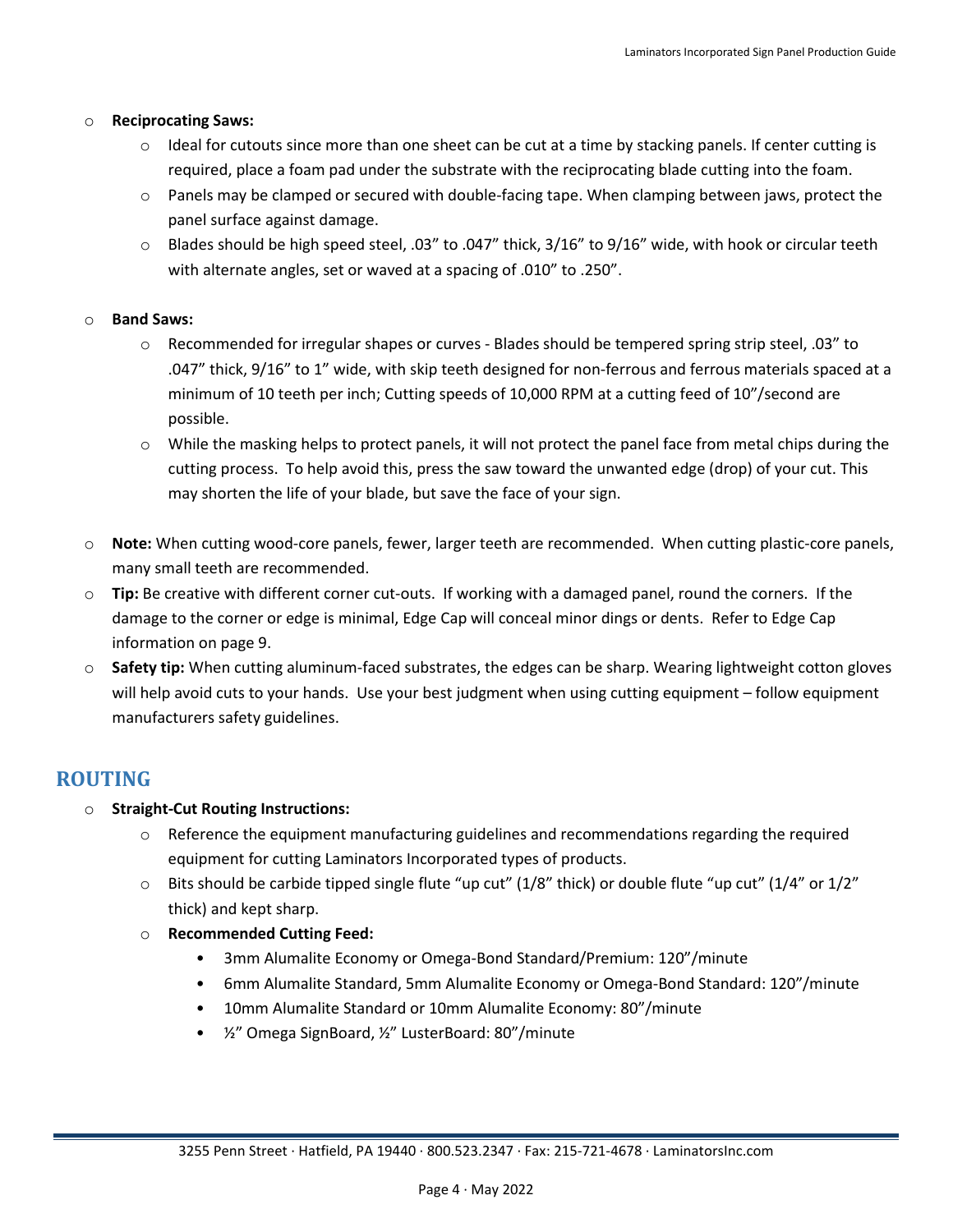- o **V-Groove Routing Instructions:** All fabrication and bending of ACM panels must be performed in a temperaturecontrolled environment
	- o Bits should be carbide tipped and kept sharp. Use Laminators designed bit (shown right).
	- o V-groove must be used if bending panels.
	- 1. Set-up a worktable large enough to hold the largest panels flat in both directions. Place panels on the work table (finished side face down).
	- 2. Set up router with the recommended router bit. Use Laminators designed bit (shown above) for ACM, or use 90-degree or 110-degree bit of similar design.
		- We recommend using an oversized and solid edge guide on the router made out of  $\frac{1}{2}$ " highpressure laminate to ensure a straight v-groove.
	- 3. Carefully rout the first edge of the panel, creating a v-groove.
		- When creating the v-groove for corrugated panels (Alumalite), use a "radius" bottom V-Groove bit (if unsure as to what bit to use, contact Laminators to learn more about purchasing their recommended bit), be sure to control the depth of cut so that the base of the bit almost meets the surface of the aluminum (do not score aluminum or remove all plastic). Repeat for each edge.



• When creating the v-groove for solid core panels (Omega-Bond Standard/Premium), use a "radius" bottom V-Groove bit, be sure to control the depth of cut so that only a thin layer of polyethylene core material remains. Do not rout through to the aluminum. Repeat for each edge. *Note: Omega-Bond Economy is for flat signage only; Laminators does not recommend bending or folding panel.*



3255 Penn Street · Hatfield, PA 19440 · 800.523.2347 · Fax: 215-721-4678 · LaminatorsInc.com

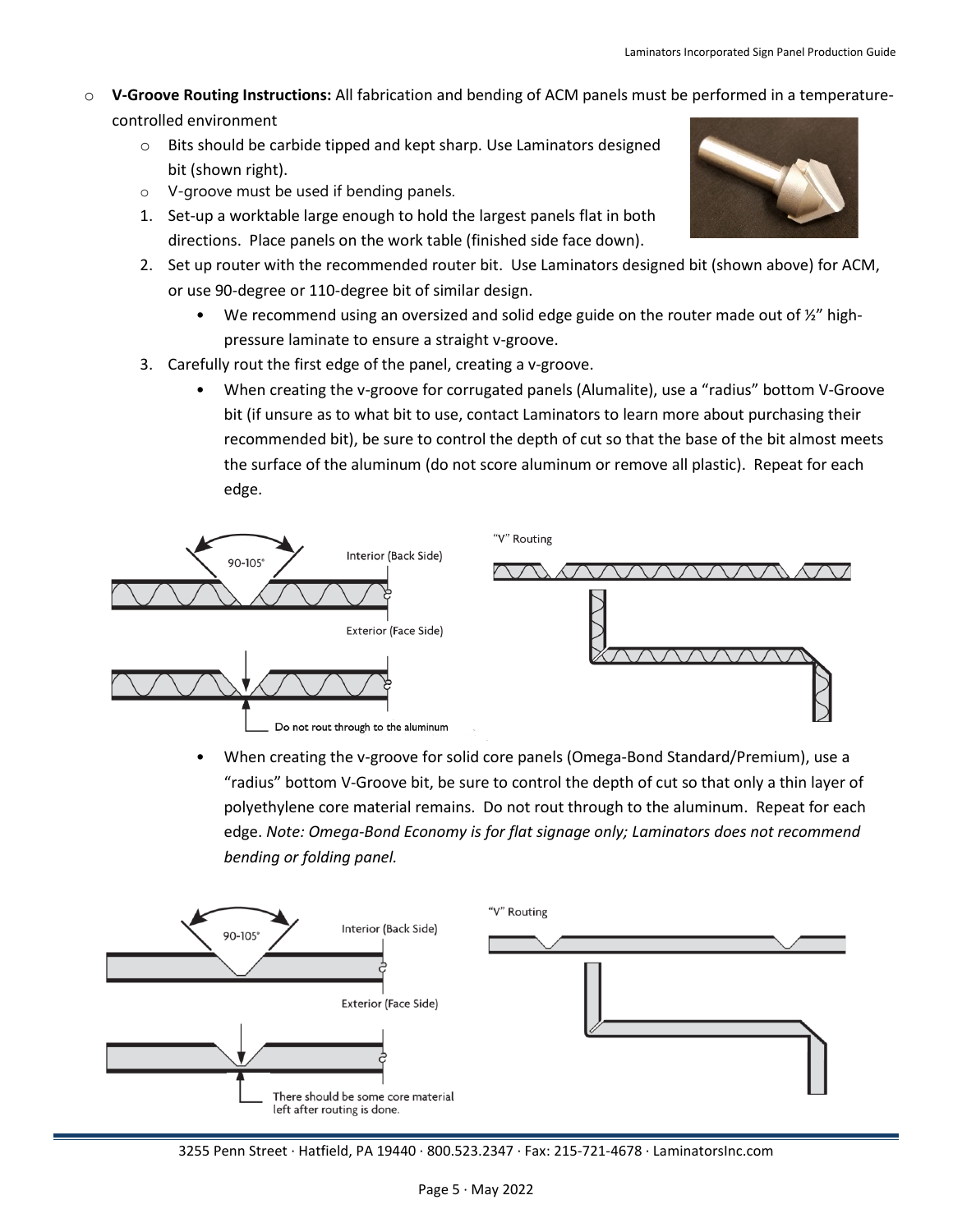- 4. Apply caulk to the v-groove to seal the joint prior to bending. Bend edge creating a 90-degree angle on all four sides. All routed and bent ACM must be caulked and taped to add rigidity to the bend.
- 5. Clean out excess caulk after bending the panel edges.
- 6. The outer side of the sheet can then be bent manually. The result is an exact and clean fold which follows the routed groove. The whole fold should be done in one action, exceeding the desired angle by 10 degrees, meaning that the bending/folding should not be repeated as it weakens the material and could cause it to break. By bending slightly past the desired angle, it can be eased back to the correct position without repeated bending. Note: To bend a long and narrow panel, we recommend using a bending aid made from an ACM panel and a joint U or H shape profile.

#### o **CNC Router Recommendations:**

- o Refer to the equipment manufacturer's guidelines for optimal settings.
- o Various router profiles are available on our website at [http://www.laminatorsinc.com/sign](http://www.laminatorsinc.com/sign-panels/equipment-partners)[panels/equipment-partners](http://www.laminatorsinc.com/sign-panels/equipment-partners)

## <span id="page-6-0"></span>**PRINTING**

#### o **Digital Printing:**

- $\circ$  Before starting, refer to the printer specific Owner's Manual, as well as recommendations from the ink manufacturer, for any instructions pertaining to the proper preparation of panels prior to print. In most cases, it's best to run in Production or High Quality settings.
- $\circ$  Extra precautions should be taken when inspecting and selecting panels for print applications. Panels that are not flat or have damaged corners and ends may cause print head damage while printing.
- $\circ$  Panels should be shipped and stored flat to avoid bowing. Store flat, in a clean environment with the same or similar temperature and humidity as the printer for optimal results. The front and back of the panels should be clean and dry.
- $\circ$  Prior to printing, clean panels well with a soft, color-free and lint-free cloth moistened with 99% isopropyl alcohol prior to printing. This will remove any foreign particles that were attracted to the panels by static. Refer to American Architectural Manufacturers Association (AAMA) 609 and 610 for finished aluminum cleaning recommendations if unsure and always test a small area prior to proceeding with full print production. <http://www.aamanet.org/>
- $\circ$  If two-sided printing is required, waiting up to 24 hours for the ink on the front side to completely cure may improve substrate feed performance on the back side. Low or minimum ink usage images are recommended for two sided applications.
- $\circ$  The success of two-sided printing depends on the quality of the panel. The printer uses suction and friction to propel the media through the print zone, so good adhesion of the ink to the media on side one is necessary to survive the printing on side two.
- o **Inks:**
	- Actual ink type depends on the printer make and model. Consult the printer's manual for recommendations. It's always good practice to test ink compatibility prior to use.
	- In general, aqueous, solvent-based, UV-curable, and latex inks are readily accepted.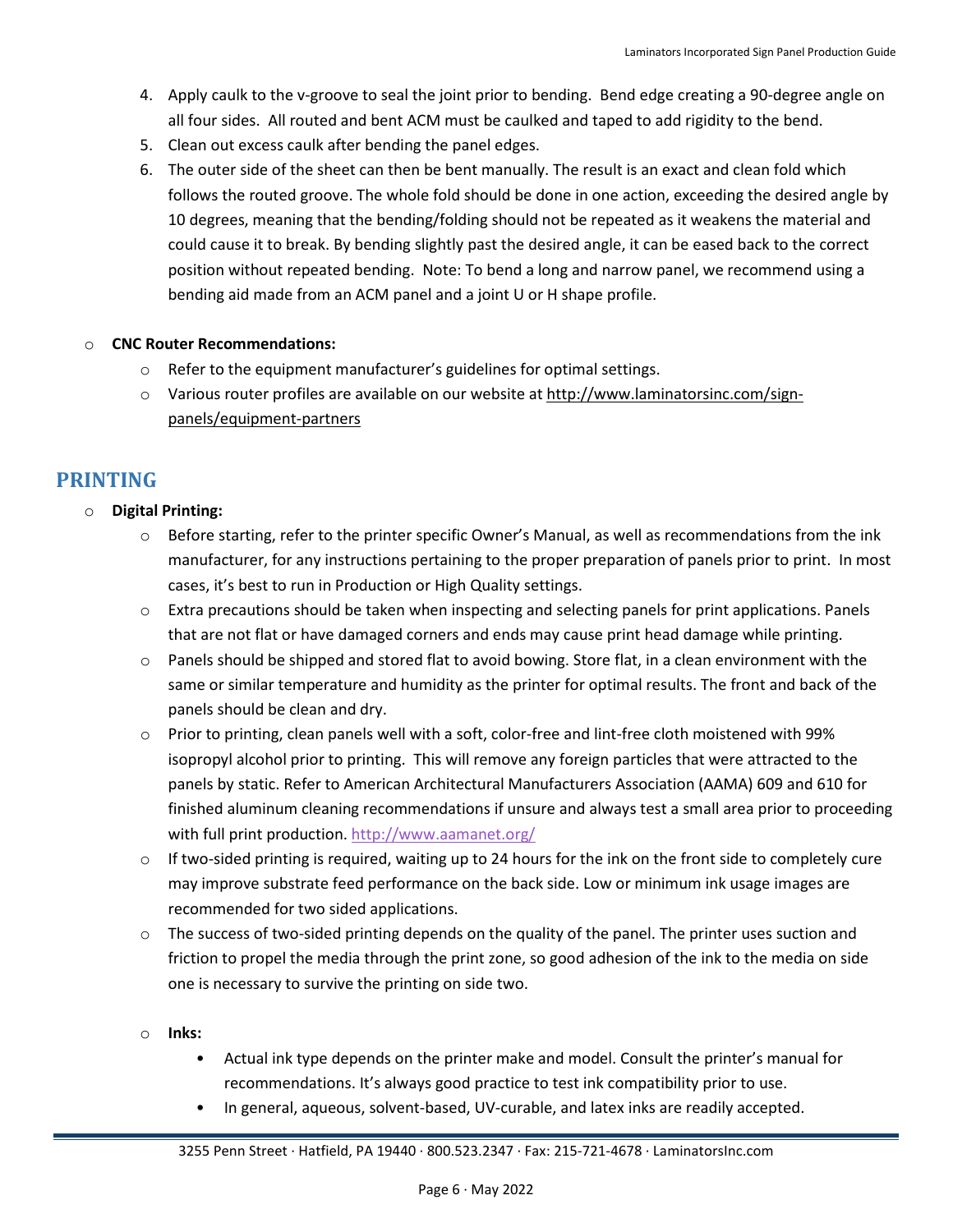- **Tip:** For long-term outdoor durability start with a long-lasting ink like solvent or latex, then treat with a high-quality UV inhibitor.
- o **Screen Printing:**
	- o Before starting, refer to the printer specific Owner's Manual, as well as recommendations from the ink manufacturer, for any instructions pertaining to the proper preparation of panels prior to print. In most cases, it's best to run in Production or High Quality settings.
	- $\circ$  Panel surface should be cleaned after removing masking film to remove any adhesive residue, body oils, or other contaminants. Refer to Cleaning Panel information on page 3.
	- $\circ$  Different inks will be required for the vinyl face if you are going to screen print on Omega Signboard. Use a vinyl-type ink or a common multi-purpose ink.
	- o A multi-purpose ink or synthetic gloss enamel will work well on aluminum-faced substrates.
	- $\circ$  Always confer with the ink supplier for recommended inks, and test a small area prior to printing a full panel.

## <span id="page-7-0"></span>**APPLYING VINYL/FILMS**

- o Refer to the Cleaning Panel section on page 3.
- $\circ$  The smooth, flat surface of our sign panels is perfect for all vinyl applications. Pressure-sensitive vinyl, polyester films, intermediate/high performance films, reflective films and digital print vinyl apply to all of Laminators' sign panels following the manufacturer's application instructions.
- $\circ$  Apply vinyl with soapy water, which helps release any air trapped between the film and the panel, to make the surface smooth; or apply dry. A wet application using soapy water or an application fluid for vinyl allows you to reposition the graphic if needed.

### <span id="page-7-1"></span>**APPLYING PAINT**

- o **Prepping Panels for Paint Graphics:**
	- 1. To prep aluminum-faced panels, lightly scuff the face using 400-grit sandpaper. For vinyl-faced panels, use 220-grit paper. Warning: Do not sand through the painted finished surface.
	- 2. Spray 99% isopropyl alcohol on a color-free and lint-free wipe and clean the panel in a single (noncircular) direction. To spot prep an area of the panel, mask the areas of the board that are not being painted and prep the exposed area using the method above. Paint the spot area and remove the masking once dry.
- o **Painting on Aluminum:**
	- o Automotive acrylic enamels, polyurethanes, and lacquers offer an excellent finish; however, lettering and bulletin enamels have difficulty adhering to aluminum and vinyl surfaces because the faces are smooth and glossy.
	- $\circ$  In addition to scuffing the surface of the aluminum, adding a clear coat paint additive to your paint prior to application may help the paint to better adhere to the panel.
	- $\circ$  Follow the paint manufacturers' instructions for application recommendations, thinning requirements, and drying and cure times.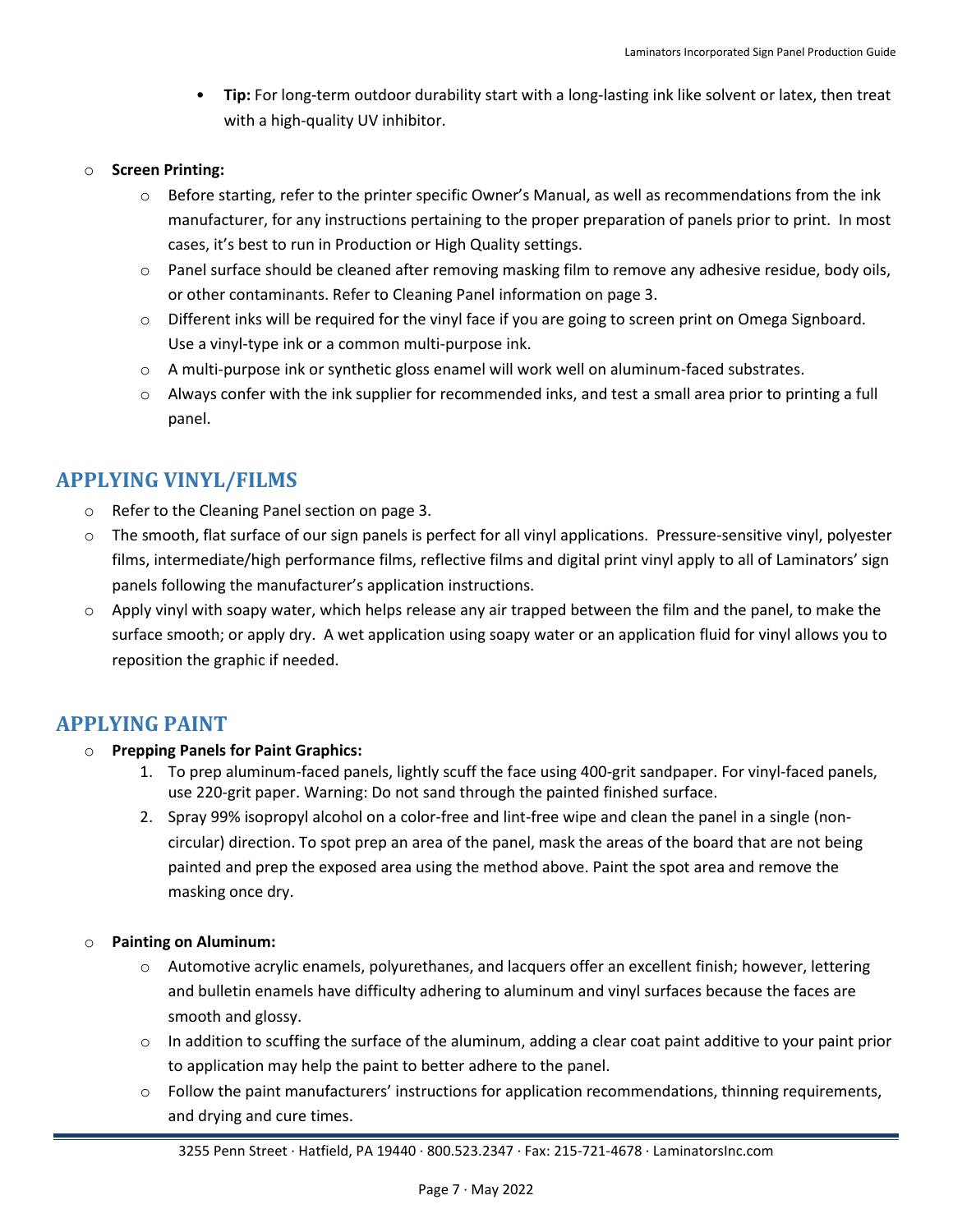- $\circ$  Regardless of the paint selection or method of application, it is best to test for adequate adhesion.
- o **Tip:** For long-term outdoor durability start with a long-lasting paint, then treat with a high-quality UV inhibitor.

#### o **Painting on Vinyl:**

- $\circ$  Automotive acrylic enamels, polyurethanes, lacquers, and Krylon® sprays can be applied to vinyl surfaces.
- $\circ$  In addition to scuffing the surface of the vinyl, adding a clear coat paint additive to your paint prior to application may help the paint to better adhere to the panel.
- $\circ$  Follow the paint manufacturers' instructions for application recommendations, thinning requirements, and drying and cure times.
- $\circ$  Regardless of the paint selection or method of application, it is best to test for adequate adhesion.
- 1. While there are several ways to apply paint, one method is to pour the paint onto the face, about 6" in from the edge and down the middle of the board. Using a 9" foam roller, roll the paint in all directions, including the edges of the panel. **Note:** Painting the edges of wood core products does not seal them. Refer to Edge Cap information on page 9.
- 2. Bubbles may appear in the finish. After approximately 5 minutes, lightly roll again to remove the bubbles. If bubbles reappear, either the paint is still too wet or you are pressing too hard. Lighten the pressure as you re-roll. This technique will have a slight texture from the nap of the roller. For a smoother finish, mist mineral spirits into the air above the sign. The paint will spread out to a smooth finish. **Note:** This may take longer to dry.

#### o **Spray Painting:**

- o All types of spraying equipment can be used on Laminators' panels from individual guns to pressure pots. The best type of spray gun to use is an HVLP (High Volume Low Pressure) since it eliminates excessive spraying and environmental concerns. Vinyl-type or multi-purpose inks are recommended. A multi-purpose ink or synthetic gloss enamel will work best on aluminum-faced panels. If spraying with an automotive or polyurethane-type paint, an epoxy primer is recommended.
- $\circ$  Follow the paint manufacturers' instructions for application recommendations, thinning requirements, and drying and cure times.
- $\circ$  Regardless of the paint selection or method of application, it is best to test for adequate adhesion.
- 1. While there are several spray painting techniques, one is to pour paint into spray gun or pressure pot for lettering enamels to be sprayed.
- 2. After the base color is applied and dries, apply any remaining lettering and/or graphics.
- 3. Apply clear coat over the entire finished surface to extend the life of the sign. A primary mist coat is recommended. Allow mist coat to reach tack before applying additional coats.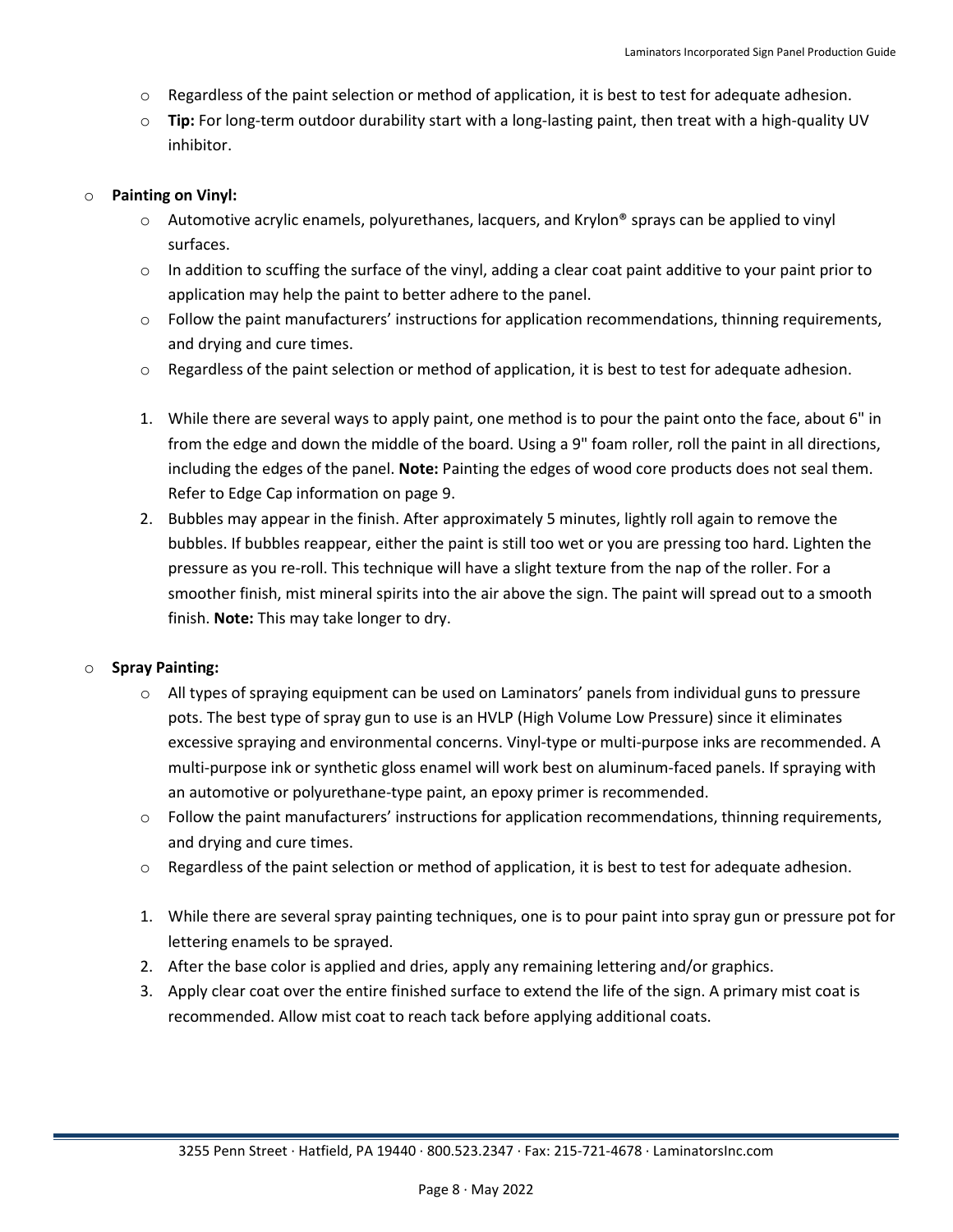#### o **Touch-Up Paint:**

- 1. Sand problem area with 400-grit sandpaper, followed by 1200-grit sandpaper with or without water, depending on the sandpaper.
- 2. Spray 99% isopropyl alcohol on a color-free and lint-free cloth and clean the panel in a single (noncircular) direction.
- 3. Spray or apply 2 coats of paint over sanded area with matching paint. Allow to dry.
- 4. If looking to achieve a glossy surface: When dry, apply an automotive rubbing compound and buff panel.

### <span id="page-9-0"></span>**LASER ENGRAVING**

- $\circ$  Laser engraving works best with aluminum-faced panels since they offer a flat, smooth surface.
- o Prolonged exposure to heat in excess of 250° is not recommended.
- $\circ$  Follow the manufacturer's recommended procedures for covering a wax and silicone free, polyester paint surface.

## <span id="page-9-1"></span>**ELECTRICAL**

- o **Note:** Refer to UL files (UL 48; File #E60612) for current standards, requirements and restrictions as their criteria may change.
- o Alumalite, LusterBoard, and Omega-Bond can be used as part of the sign body and for decorative applications, as well as for use in terminating conduit runs.
	- o **Note:** These panels cannot be used to enclose bare live parts or wiring. All bare live parts or wiring must be enclosed in a wire raceway as defined and approved by Underwriter's Laboratory (UL)'s Standard for Electric Signs.
- o Metal faces of the approved panels must be grounded in accordance with the Standard for Electric Signs (UL 48; File #E60612). Separate grounding straps must be used as necessary.
- o Enclosures, plastic faces, and molding may rely on these panels for support as long as each component is securely fastened to the panel and weighs less than 7.5 lbs. (3.4kg).
- $\circ$  If metal screws are used, they should not strip when tested as described in the Standard for Electric Signs (UL 48).
- o Panels are acceptable for use in dry, damp, and wet locations; however, water exclusion must be determined in the end product only.
- o Minimum of 5cm (2") spacing between the approved panels and heat-producing components of the sign.
- $\circ$  All exposed panel edges, including drill holes, must be treated with two coats of asphalt-based paint or R/C Sign Accessory wood coating (UYMR2) to comply with UL's standard.
- o **Recommendations:** 
	- o **Router Recommendations:** Refer to page 4
	- o **Recommended Fasteners:**
		- **Staple:** 18-gauge stainless steel metal stitching wire
		- **Rivet:** 
			- Stainless steel 4-4 or 4-6, round
			- Tube Supports large flange, 4-2 aluminum rivet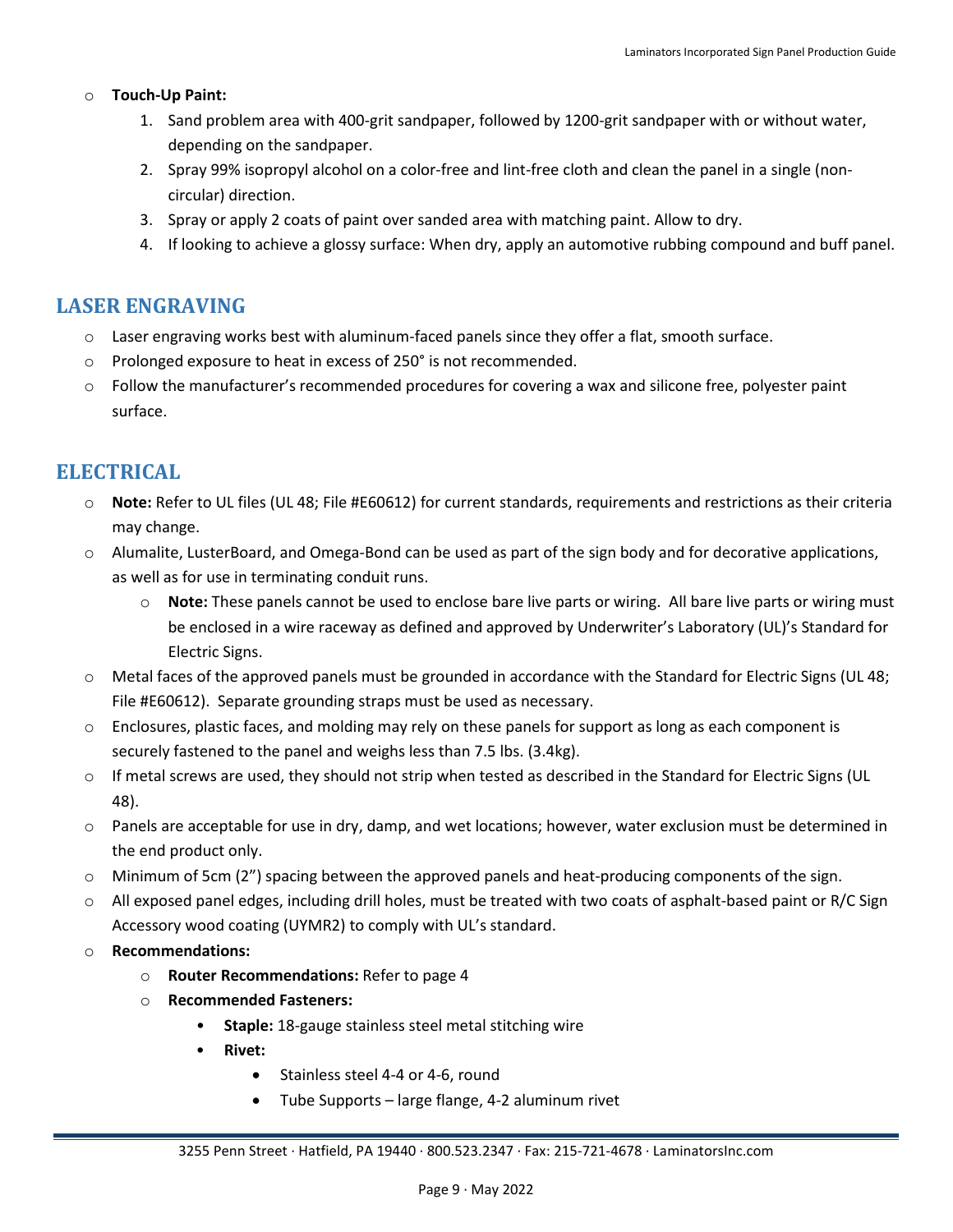#### o **Notes:**

- One 4x8 sheet of material yields approximately (10-12) 24"-high letters.
- For fastening with blind rivets, do not drill through both sides of Alumalite, and use stainless steel 4-2 rivets.

## <span id="page-10-0"></span>**EDGE CAP**

- o Panel edges can be finished with Laminators' plastic "U" channel Edge Cap which helps protect and seals the panel edges. Omega SignBoard and LusterBoard have wood cores that require Edge Cap to achieve exterior durability. If the edges are not properly sealed, water can seep inside and damage the wood core. For wood core panels, we recommend DAP® AlexPlus® or comparable acrylic latex and silicone caulk or a high-quality urethane caulk as a sealant and adhesive.
- o When using Alumalite Standard and Alumalite Economy, Edge Cap can help to create a more "finished" appearance. In this application, we recommend using Liquid Nails® Heavy Duty for Construction or DAP® AlexPlus® as an adhesive. For a polished look, used color-matched or clear caulk.
- o **Note:** When using Omega SignBoard and LusterBoard for exterior applications, the warranty is void if Edge Cap from Laminators Incorporated and proper sealant is not used correctly to seal the wood core edges.
- 1. When wrapping edges with Edge Cap, it is important to plan the seams. A 4' x 8' panel will typically have four seams. The goal is to have Edge Cap ends (cut to 45°) join in corners much like a picture frame. Using Laminators' notching tool, notch the edge cap at the corners allowing an extra 1/16" at each corner for the sealant to be placed inside the cap. Notch each leg of the cap independently, but the notches must align for a clean corner.
- 2. Bend the Edge Cap into a 90° corner then bend it back against itself in the notch and cut with a sharp utility knife. Filing the edge of the panel with a flat file can make it easier to apply the Edge Cap, but be sure to apply Edge Cap in the same direction the panel was filed. Dry fit the cap around the sign prior to applying the sealant inside the cap.
- 3. For best adhesion and to remove all foreign matter and dust, remove the masking and wipe panel edges and the interior of the Edge Cap with a dry cloth. For ½" Edge Cap, run a bead of caulk approximately ¼" thick through the Edge Cap (slightly less for ¼" Edge Cap). Caulk should fill the Edge Cap to the extent it is squeezed out on both sides to ensure the plywood edge is completely sealed.
- 4. **Note:** Exposed edges or corners will allow water to seep inside and eventually destroy the sign panel and invalidate the warranty on Omega SignBoard and LusterBoard.
- 5. When applying Edge Cap, start at the corner and work outward. Catch the bottom leg of the Edge Cap on the panel edge and stretch the legs apart to fit the top edge over the panel face. Press on face of Edge Cap until the legs are against panel edges and proceed down the panel.
- 6. Butt edges of the next piece tightly against the one already applied, and continue application. Seams should be tight which will force excel caulk to squeeze out. Wipe away excess. Allow the caulk to dry 3-4 hours (or per caulk manufacturer's instructions) before handling the board.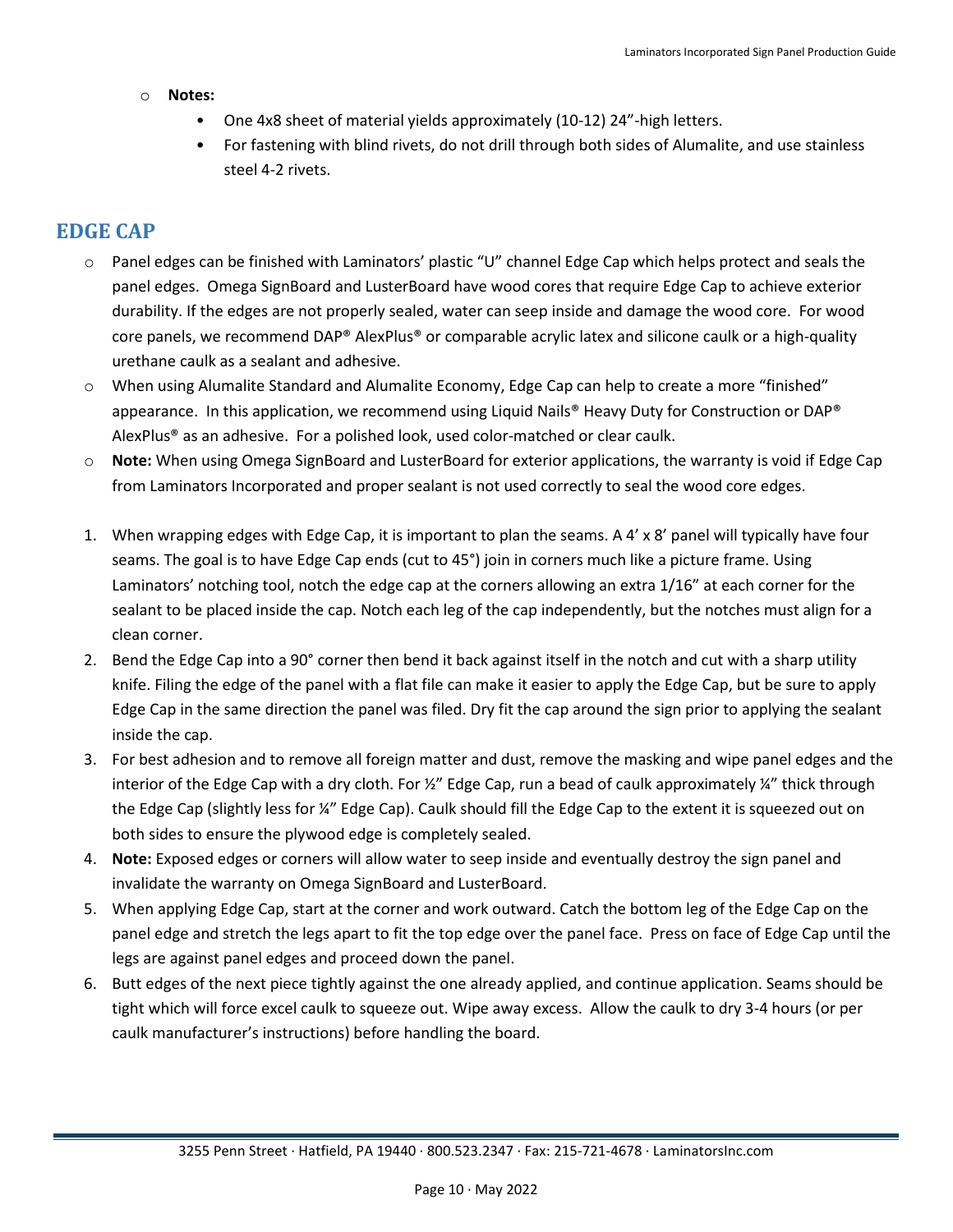#### o **How to Heat and Form Edge Cap on Curved Panel Edges:**

- o This technique typically requires practice to master. Test on scrap or leftover pieces of Edge Cap.
- $\circ$  Typically a ¼" Edge Cap looks more professional on special shapes than the ¼".
- o Never heat or melt Edge Cap with sealant in it.
- 1. Set heat gun on high and wait a few moments for it to heat up. Keep heat gun moving or it will burn and blacken the Edge Cap. Never let one area of Edge Cap take full heat longer than a moment. Apply heat evenly to each plane of Edge Cap rotating surfaces in this order: side, side, base and repeat, five or six times until you see the cap soften and become more pliable.
- 2. Work soft area of Edge Cap slowly onto panel edge, moving heated area forward as Edge Cap is softened into place. **Do not heat Edge Cap on vinyl-faced Omega SignBoard panels.** Applying heat to the surface vinyl will damage the finish. Cut a form out of plywood or LusterBoard to melt Edge Cap around then apply to vinyl faced sign panel.
- 3. When Edge Cap is snug all the way around and still hot, pinch Edge Cap and run fingers along softened areas while wearing gloves or use a cloth to protect fingers from heat. Blow to cool Edge Cap in place and smooth until cool.
	- **Note:** 1/2" Edge Cap must always be molded while in contact with host edge. 1/4" Edge Cap should be melted held upward and let gravity bend it.





- 4. Remove cap from panel and pinch sides of Edge Cap closed to prevent them from bowing outward at the curved area. This will give your cap a better finished look.
- 5. Remove masking from panel surface, apply sealant inside formed Edge Cap and replace on panel edges, positioning it carefully. Wipe away any excess squeeze out of caulk.
	- **Tip:** Allow excess squeeze out in Edge Cap seams to harden before wiping away since this will prevent dust accumulating and sticking to wet seams.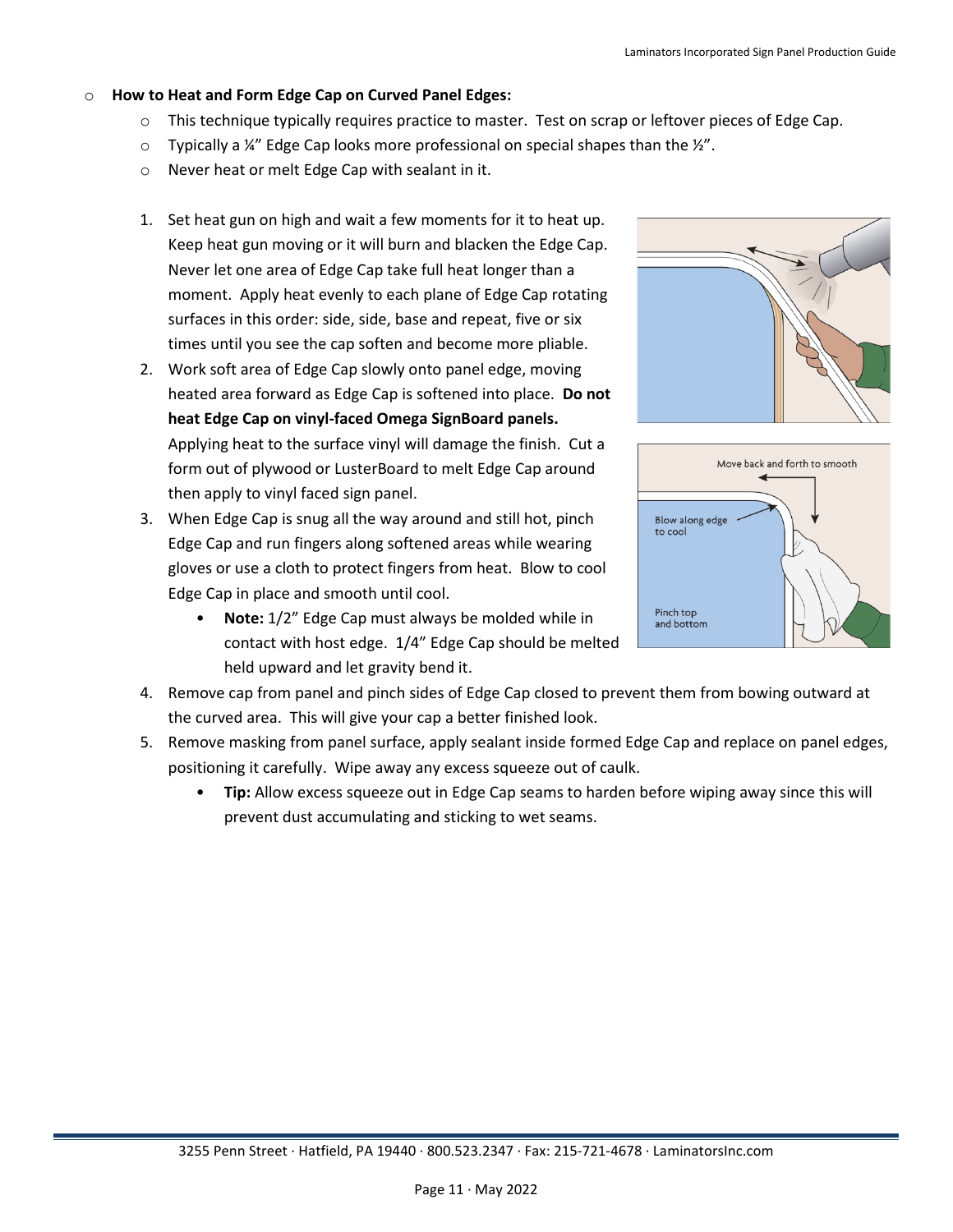#### o **Notching Cap Ends for Seams:**

- o Do small sections at a time. Cut and fit one piece at a time. Allow extra length for last piece (for sealant). Trim and finish (cleaning).
- 1. **Remember:** Always leave a little extra cap length to allow for sealant inside. Start at Point A and wrap to Point B. Allow an extra ¼" length for sealant inside channel.
- 2. Trim special cap ends with scissors.
- 3. Bend back and trim.
- 4. Fit into sign mark angles and trim.





## <span id="page-12-0"></span>**SEALING FASTENER HOLES**

- o For wood core products such as Omega SignBoard and LusterBoard, fastener holes must be sealed to prevent water seepage into the wood.
- o Drill oversized pilot holes and fill with caulk prior to placing and fastening any screws.
- o Wipe away excess sealant once fastener is secured.
- o **Note:** Oversized fastener heads or large washers are recommended for pilot holes to allow for thermal panel movement.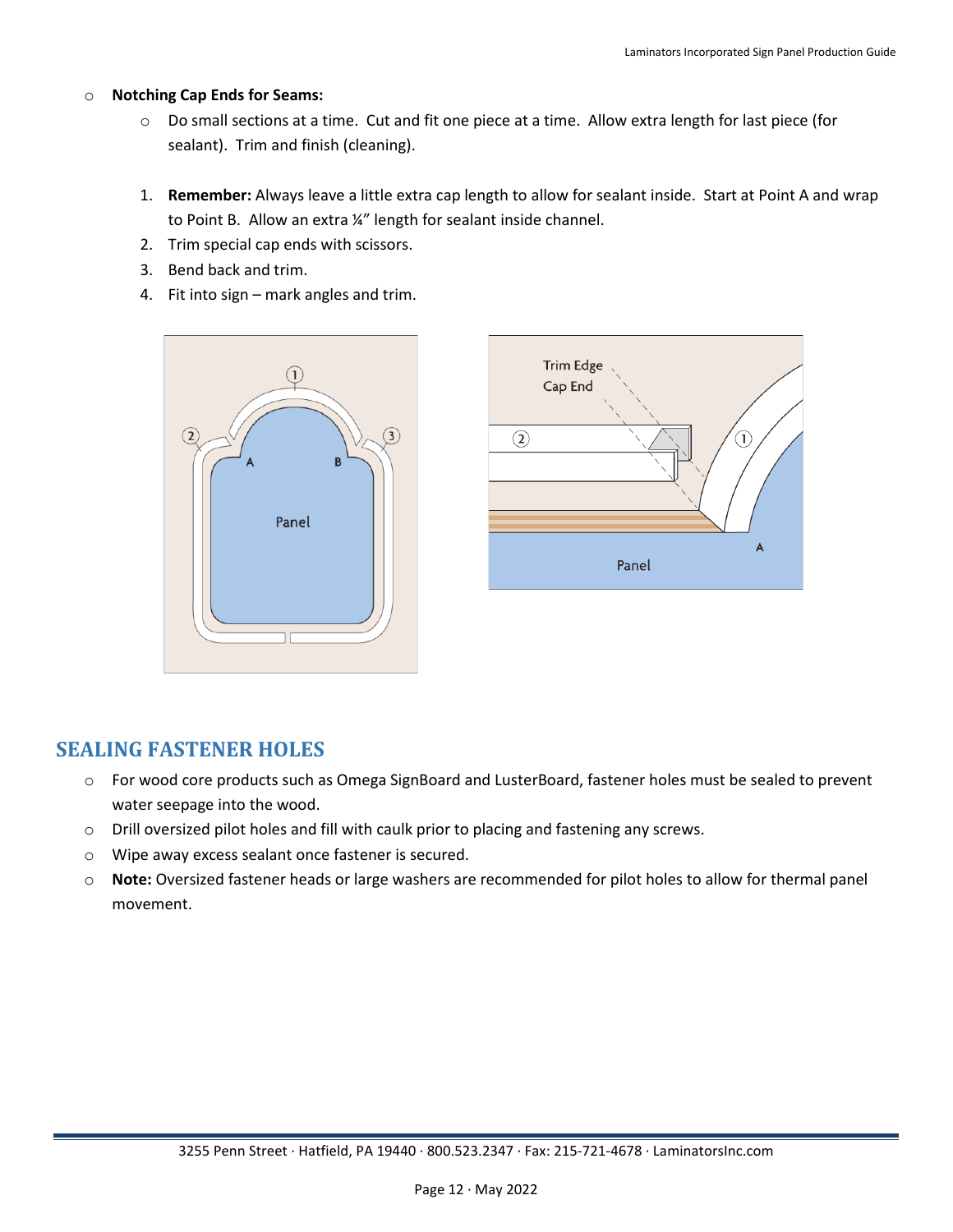## <span id="page-13-0"></span>**JOINING PANELS**

#### **Rout & Return Method**

- o When joining panels with the Rout & Return technique, panels can also be panned on top and bottom edges and mounted by fastening through the top and bottom returns instead of aluminum angle clips.
- o When using Rout & Return, the proper router bit must be used to achieve a clean 90-degree bend.
- 1. Using a special 90-degree router bit, "V"-groove panel edges allowing 1" outside the groove to panel edge. C-Clamp a straight edge on top of the panel to guide the router.
	- o Carefully rout the first edge of the panel, creating a vgroove.
		- When creating the v-groove for corrugated panels (Alumalite), use a "radius" bottom V-Groove bit, be sure to control the depth of cut so that base of the bit meets the surface of the aluminum face panel, removing all core material. Repeat for each edge.
		- When creating the v-groove for solid core panels (Omega-Bond Standard/Premium, Omega SignBoard, and LusterBoard), use a "radius" bottom V-Groove bit, be sure to control the depth of cut so that a minimum of 1/16th of the polyethylene core material remains. Do not rout through to the aluminum face panel. Repeat for each edge.
- 2. Fold each edge along groove to create a 'pan' with returns along panel edges.
- 3. Using aluminum angles cut into 4" strips. Pre-drill 2 holes for pop rivets in one leg of the brace and one hold for a thru fastener in the other leg. Place on panel against the returns and drill pilot holes for rivets. Drill only through the back face of the aluminum.
	- **Tip:** Use a block of wood to shorten the draw of the drill bit so that only the back face is penetrated. DO NOT penetrate both faces. Using short rivets fasten clips into place. Where panels are seamed drill center hole through brace and panels for fastening bolt. Secure with locking washer and nut. Do not over-tighten!

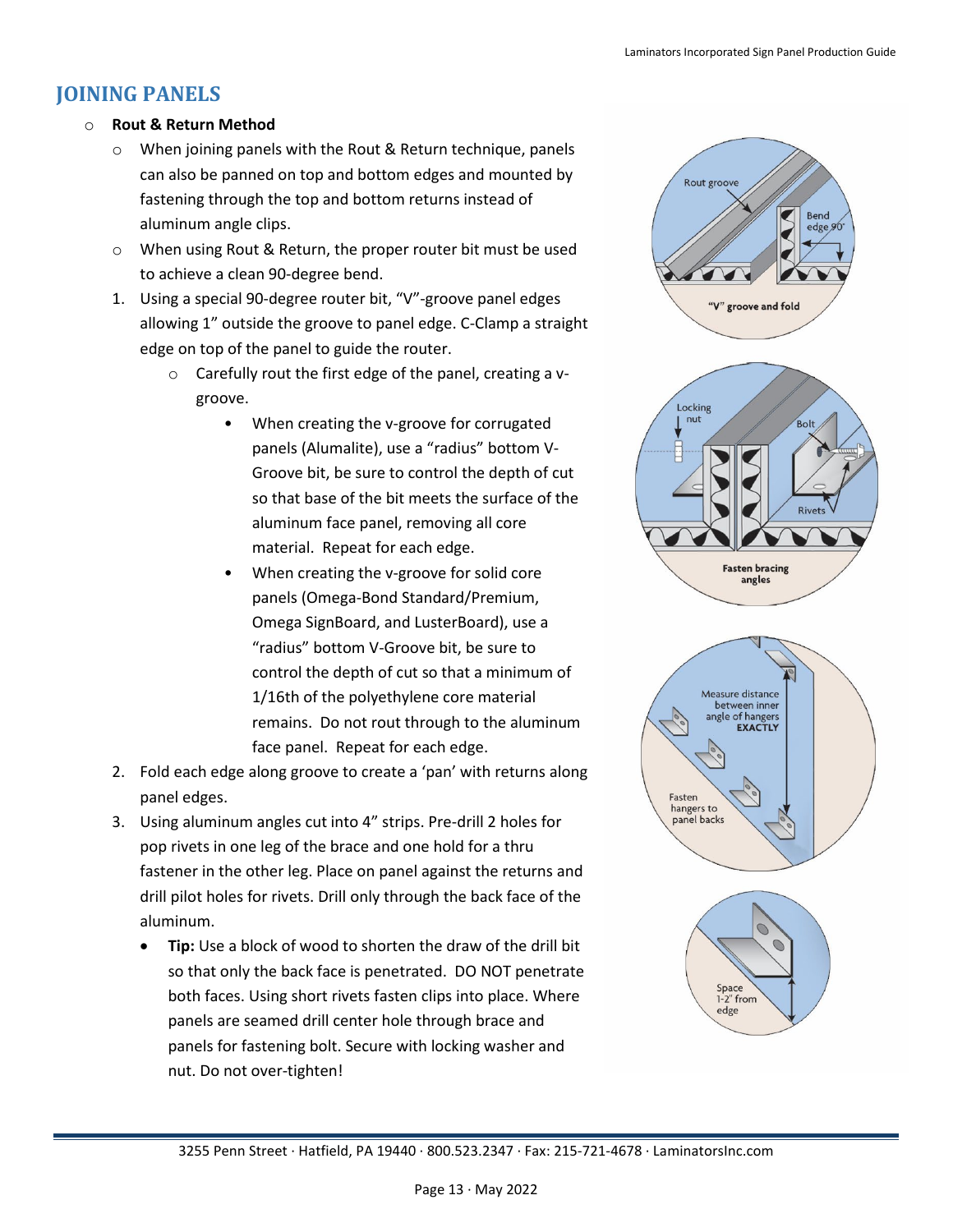- 4. Pre-drill angle clips with 2 holes in one leg and a third hole in opposite leg. Blind-rivet angles on panel back approximately 1" from top and bottom edges. Be sure each angle is the same distance from panel edge. Remove seam fasteners prior to handling to avoid undue stress on seams. Refasten at installation site.
- 5. Measure distance from inside top angle hanger to inside bottom hanger. Carefully plan installed position of sign on wall. Bolt top row of 2x4 furring strips to wall and measure for placement of bottom furring strips. Mark wall with chalk line and fasten furring strips.
- 6. Reassemble panels face down at job site. Fasten seams with bolts. Carefully lift panels into place, hanging the angle attached on panel back on top and below the furring strips. Fasten hangers to furring with nails or galvanized wood screws.

#### o **Using Dowel Pins to Join Alumalite:**

#### o **Butt Joint:**

- 1. Insert dowel pins in flutes at panel edges every 6-12". Pre-drill holes for edges without flutes.
- 2. Align dowel pins with flutes or pre-drilled holes in next panel. Panel alignment should be done on a flat, level surface.
- 3. Push panels together to create clean seam at joint.



#### o **Overlapping Edges and Dowel Pins:**

- $\circ$  This method has a hairline overlapping of the aluminum surface that looks seamless and is strong.
- $\circ$  For a visible seam, Laminators also offers plastic and aluminum one- and two-piece snap H extrusions for a truly professional method of seaming two panels together.
- 1. Rout out top of one panel. Rout out bottom of one panel.
- 2. Insert dowel pins in flutes at panel edges every 6-12". Pre-drill holes for edges without flutes.
- 3. Align dowel pins with flutes or pre-drilled holes in next panel. Panel alignment should be done on a flat, level surface.
- 4. Apply recommended adhesive to the panel and slide or push the panels together to create clean seam at joint. (Dowel spacing for illustration purposes only. Actual spacing is every 6-12".)

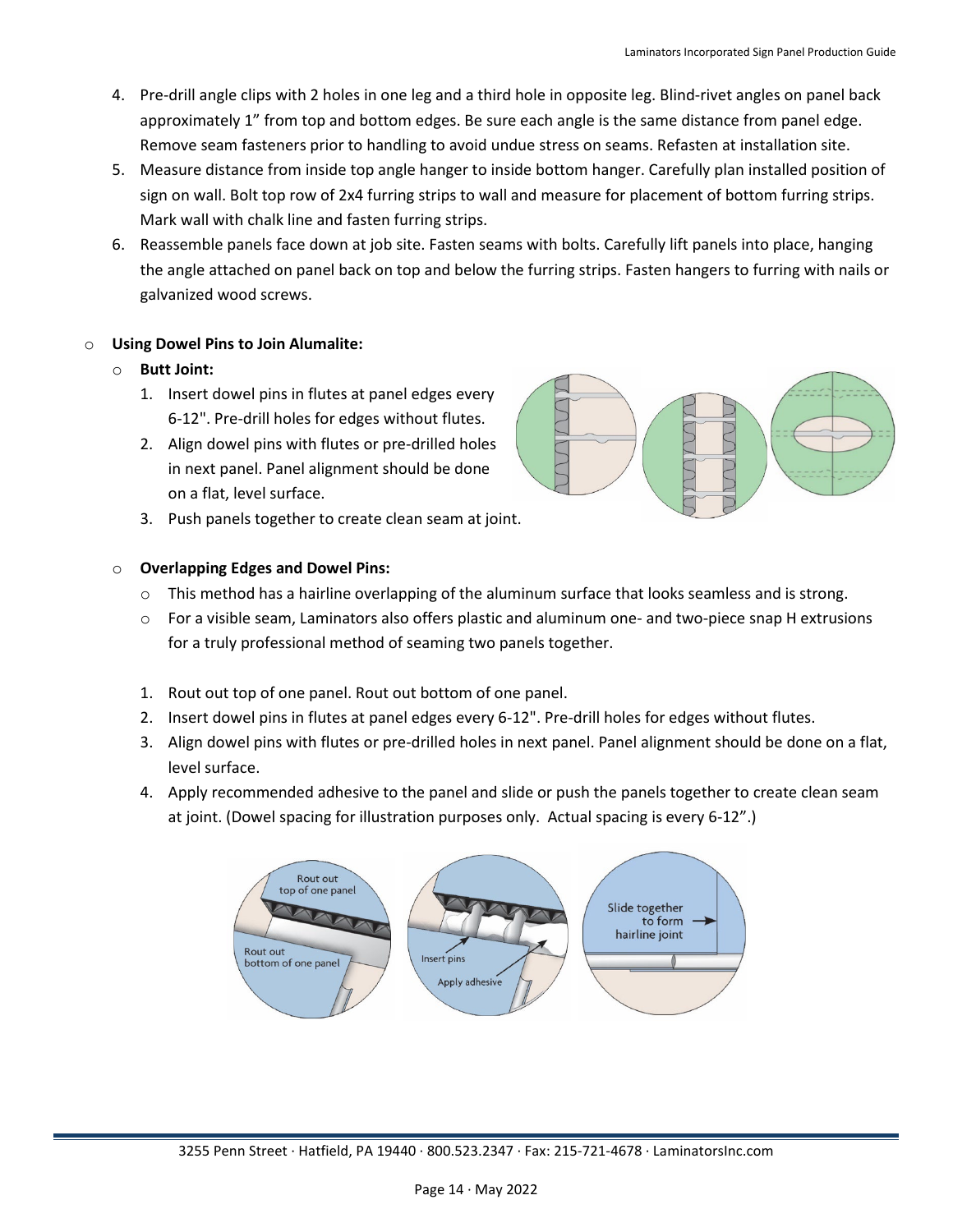## <span id="page-15-0"></span>**INSTALLING/MOUNTING PANELS**

- o Regardless of the installation method used to attach the panels, pre-drill all holes slightly oversized to allow for expansion and contraction. Galvanized, stainless steel or aluminum bolts, nuts and washers should be used to avoid dissimilar metal contact and minimize corrosion. Include washers or spacers between the panel and mounted surface so water does not get trapped behind the panel. Use lock nuts or double nuts with washers to prevent the nuts from loosening over time. Take care to avoid over-tightening screws or bolts, especially when installing plastic core panels, as over-tightening can deform the panel and/or panel surface.
- o Color variation is a characteristic of aluminum composite panels with brushed aluminum and metallic paint finishes, and can vary on material purchased from different lots. In addition, grain direction of brushed aluminum and metallic paint finishes must be considered in the design of the panel installation. Opposing grain directions may create visible patterns and may not be acceptable in the finished project. Be sure to install panels with arrows facing in the same direction and on the same plane. Laminators does not warrant a color match for these panels.

#### o **Face-Fastening:**

 $\circ$  Galvanized, stainless steel or aluminum bolts, nuts and washers should be used to avoid dissimilar metal contact. Use caution when tightening the nut into the bolt and use lock nuts or double nuts with washers to prevent the nut from loosening over time.

#### o **Wall-Mount:**

- $\circ$  For safety and ease of installation, pre-drill all holes slightly oversize to allow for expansion.
- $\circ$  Be careful not to over-tighten fasteners as this will cause unsightly dimples in panels which may not be covered by framing.
- $\circ$  Always keep a small amount of paint and Q-tips or small paintbrushes to paint the screw heads when finished.

#### o **Brick or Concrete:**

- $\circ$  Installation is basically the same for both. The two most common types of anchors used are lag screws inserted into lead anchors or expanding plastic inserts.
- 1. Pre-drill mounting holes at ground level first, then anchor and drill a single corner-mounting hole into the wall. Insert caulk into the corner-mounting hole.
- 2. Hang the sign by one corner and level it. For a brick wall, use brick mortar lines for level. For concrete, snap or draw a line ahead of time.
- 3. Level the sign again and place second anchor. The sign is now supported by the top corner screws. Drill the bottom holes, caulk, and insert anchors.

#### o **Simple Frames with Hidden Fasteners:**

- o **1-Piece Extrusions**
	- 1. Carefully measure and cut aluminum caps to proper size for sign. Miter-cut corners are not necessary, but they improve the appearance of the sign.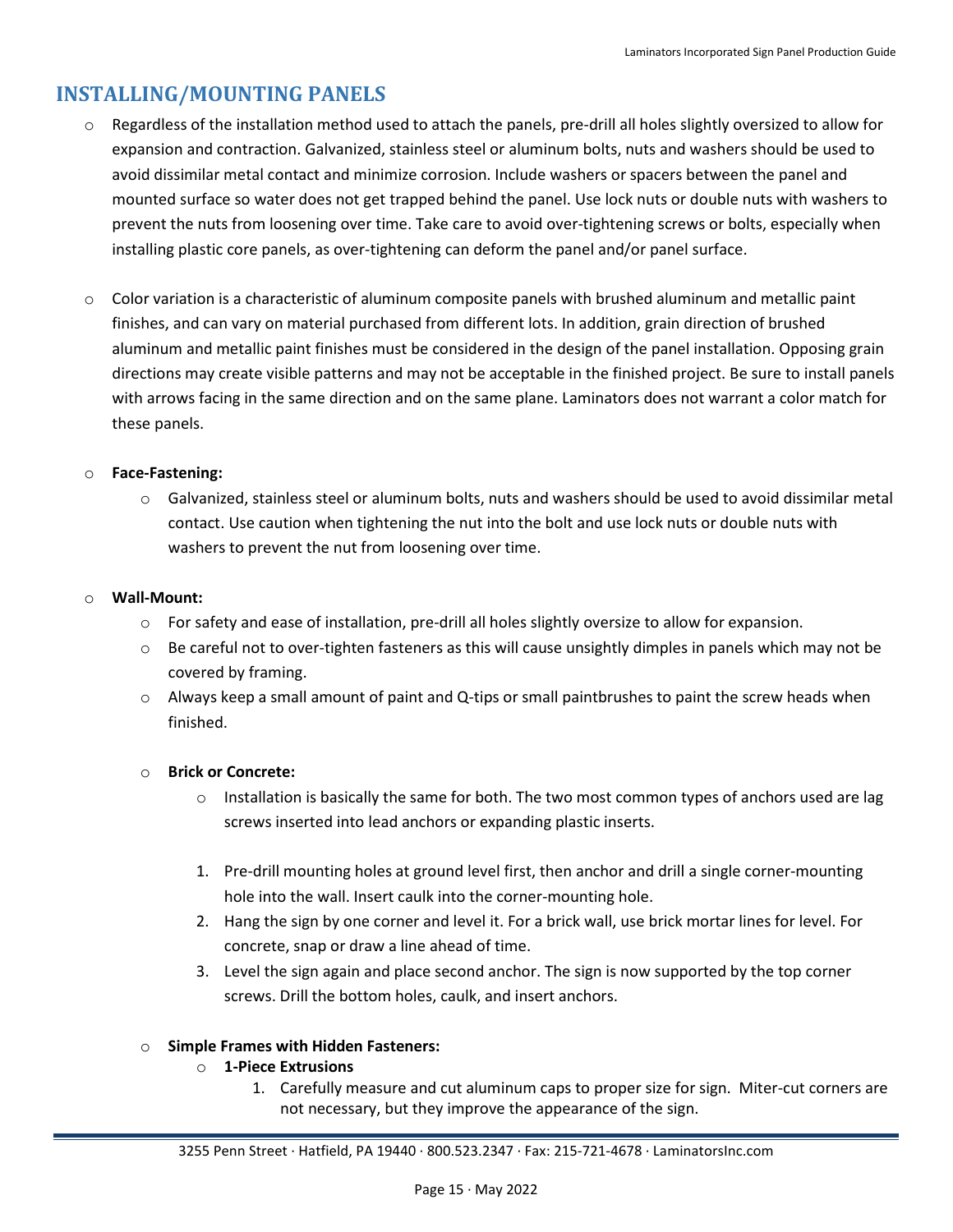- 2. If preferred, Paint aluminum to desired color with Krylon, Rustoleum, or automotive spray paints (follow paint supplier recommendations).
- 3. Install 3 sides of J channel on wall (we recommend starting with two sides and bottom extrusions) and screw back leg of channel to wall with low profile pan-head screws every  $16 - 24$ ".
- 4. Insert sealant inside all 3 extrusions to completely cover panel edges once inserted for proper seal.
- 5. Slide panel into installed channels.
- 6. Fill last extrusion with sealant and insert extrusion into panel on wall to finish framed look (fasteners not required on last extrusion).

#### o 10**Wood and Sheet Metal Walls – Unframed:**

- $\circ$  The same method is used for sheet metal walls as wood walls. The main difference is that a sheet metal building has ribs. Consider this when drilling holes and mounting screws. Sheet metal screws are the fastest way to anchor Laminators' panels to a wood or sheet metal wall.
- 1. Place support blocks on the wall. Screw one or two short 2x4s at the bottom of where the sign will go. Make sure they are level.
- 2. Place the sign on top of the 2x4s. This will support the sign while you screw it in place.
- 3. Before securing the sign, check to see if it is level with a 2' level. A small torpedo level will also work well.
- 4. Insert caulk into the fastener holes prior to installing screws. Caulking all holes will help keep water out.
- 5. Now insert fasteners into caulked holes. Touch up the screw heads after installation.

#### o **Post and Panel:**

- $\circ$  Post systems can be very elaborate or very simple to install. The following are general guidelines are recommended:
	- Take all materials out to the job site and assemble. Use a carpenter's square when assembling the framework.
	- In most cases, post and panel supports are 3' into the ground, 3' above the ground, and 4' for the sign. Do not extend sign beyond post and panel supports in excess of 9" for plastic core products and 12" for wood core products.
	- Fasten 2x4 stringers to two 4x4 pretreated posts, putting them into the ground and attach the sign to the stringers.
- 1. Paint two 2x4s and two 4x4 pieces with exterior latex paint.
- 2. Screw the 2x4s to the 4x4s. This stabilizes the framework.
- 3. Mount your sign while the framework is flat on the ground.
- 4. Dig post holes. **Note:** Reference local ordinance codes for proper post depth.
- 5. Set sign in place.